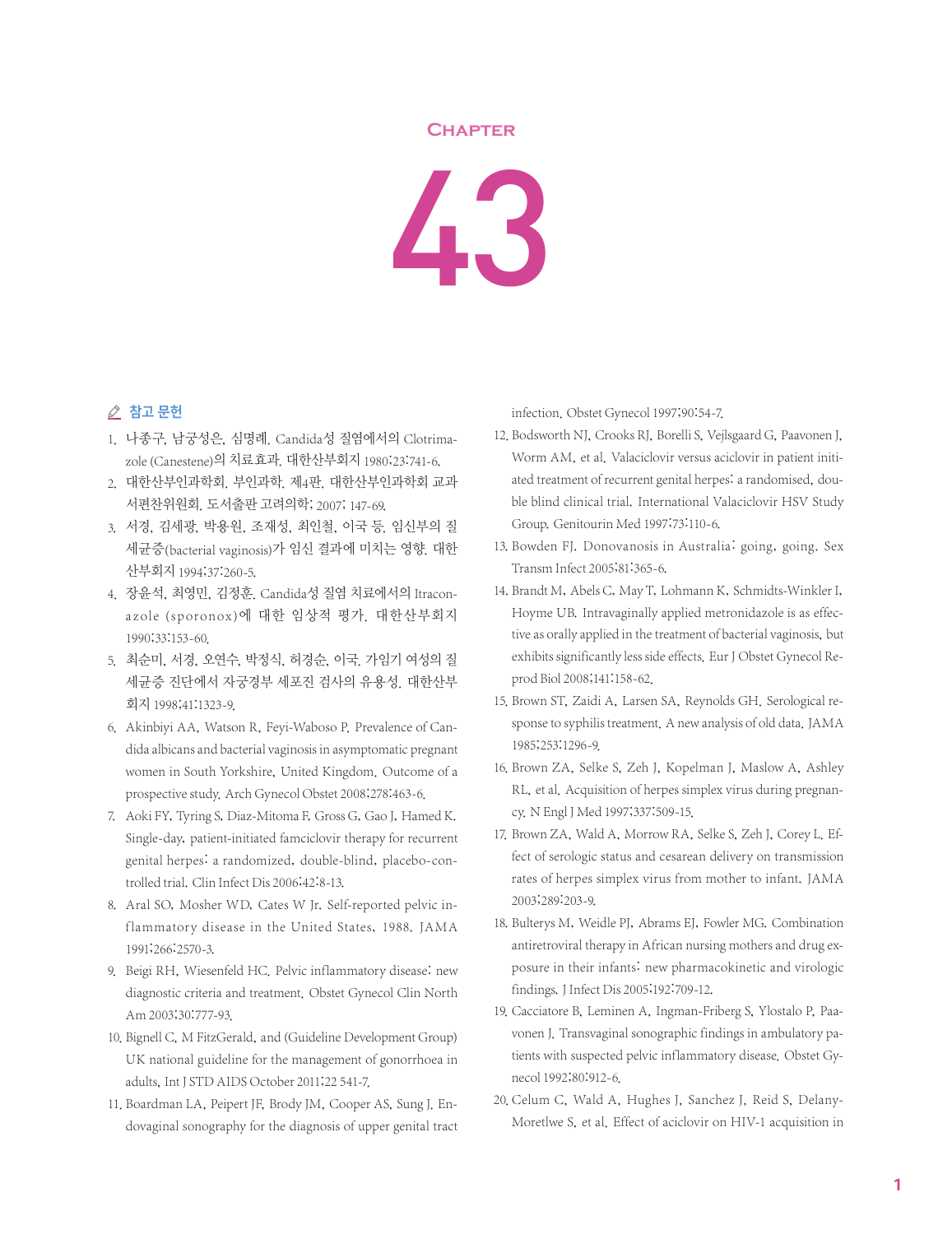herpes simplex virus 2 seropositive women and men who have sex with men: a randomised, double-blind, placebo-controlled trial. Lancet 2008;371:2109-19.

- 21. Centers for Disease Control and Prevention (CDC). FDA licensure of bivalent human papillomavirus vaccine (HPV2, Cervarix) for use in females and updated HPV vaccination recommendations from the Advisory Committee on Immunization Practices (ACIP). MMWR Morb Mortal Wkly Rep 2010;59:626-9.
- 22. Centers for Disease Control and Prevention (CDC). Recommendations on the use of quadrivalent human papillomavirus vaccine in males- Advisory Committee on Immunization Practice (ACIP), 2011. MMWR Morb Mortal Wkly Rep 2011;23:1705-8.
- 23. Chosidow O, Drouault Y, Leconte-Veyriac F, Aymard M, Ortonne JP, Pouqet F, et al. Famciclovir vs. aciclovir in immunocompetent patients with recurrent genital herpes infections: a parallel-groups, randomized, double-blind clinical trial. Br J Dermatol 2001;144:818-24.
- 24. Cogliano V, Baan R, Straif K, Grosse Y, Secretan B, El Ghissassi F. WHO International Agency for Research on Cancer. Carcinogenicity of human papillomaviruses. Lancet Oncol 2005;6:204.
- 25. Conant MA, Schacker TW, Murphy RL, Gold J, Crutchfield LT, Crooks RJ. International Valaciclovir HSV Study Group. Valaciclovir versus aciclovir for herpes simplex virus infection in HIV-infected individuals: two randomized trials. Int J STD AIDS 2002;13:12-21.
- 26. Conley LJ, Ellerbrock TV, Bush TJ, Chiasson MA, Sawo D, Wright TC. HIV-1 infection and risk of vulvovaginal and perianal condylomata acuminata and intraepithelial neoplasia: a prospective cohort study. Lancet 2002;359:108-13.
- 27. Das S, Huengsberg M, Shahmanesh M. Treatment failure of vaginal trichomoniasis in clinical practice. Int J STD AIDS. 2005;16:284-6.
- 28. Datta SD, Koutsky LA, Ratelle S, Unger ER, Shlay J, McClain T, et al. Human papillomavirus infection and cervical cytology in women screened for cervical cancer in the United States, 2003?2005. Ann Intern Med 2008;148:493-500.
- 29. David ES. Genitourinary infections and sexually transmitted diseases in Jonathan SB, Eli TD, aula AH. Novak` Gynecology. 12th ed. Baltimore Williams & Wilkins; 1996; 429.
- 30. David ES. Genitourinary infections and sexually transmitted diseases in Jonathan SB. Berek & Novak`s Gynecology. 14th ed. Baltimore Williams & Wilkins; 2007; 541-60.
- 31. De Panfilis G., Melzani G, Mori G, Ghidini A, Graifemberghi S. Relapses after treatment of external genital warts are more

frequent in HIV-positive patients than in HIV-negative controls. Sex Transm Dis 2002;29:121-5.

- 32. DeJesus E, Wald A, Warren T, Schacker TW, Trottier S, Shahmanesh M, et al. Valacyclovir for the suppression of recurrent genital herpes in human immunodeficiency virus-infected subjects.J Infect Dis 2003;188:1009-16.
- 33. Diaz-Mitoma F, Sibbald RG, Shafran SD, Boon R, Saltzman RL. Oral famciclovir for the suppression of recurrent genital herpes: a randomized controlled trial. Collaborative Famciclovir Genital Herpes Research Group. JAMA 1998;280:887- 92.
- 34. Dolev JC, Maurer T, Springer G, Glesby MJ, Minkoff H, Connell C, et al. Incidence and risk factors for verrucae in women. AIDS 2008;22:1213-9.
- 35. Dunlop EMC. Survival of treponemes after treatment, comments, clinical conclusions and recommendations. Genitourin Med 1985;61:293-301.
- 36. Dykers JR. Single-dose metronidazole for trichomonal vaginitis. Patient and consort. N Engl J Med 1975;293:23-4.
- 37. Erard V, Wald A, Corey L, Leisenring WM, Boeckh M. Use of long-term suppressive acyclovir after hematopoietic stemcell transplantation: impact on herpes simplex virus (HSV) disease and drug-resistant HSV disease. J Infect Dis 2007;196:266-70.
- 38. Eschenbach DA. Epidemiology and diagnosis of acute pelvic inflammatory disease. Obstet Gynecol 1980;55:142S-52S.
- 39. Fife KH, Barbarash RA, Rudolph T, Degregorio B, Roth R. Valaciclovir versus acyclovir in the treatment of first-episode genital herpes infection. Results of an international, multicenter, double-blind, randomized clinical trial. The Valaciclovir International Herpes Simplex Virus Study Group. Sex Transm Dis 1997;24:481-6.
- 40. Fihn SD, Latham RH, Roberts P, Running K, Stam WE. Association between diaphragm use and urinary tract infection. JAMA 1985;254:240-5.
- 41. French P, Gomberg M, Janier M, Schmidt B, van Voorst Vader P, Young H, et al;. IUSTI: 2008 European Guidelines on the Management of Syphilis. Int J STD AIDS 2009;20:300-9.
- 42. French P, Van Voorst Vader PC. Serologic Follow-up after Treatment for Syphilis in Europe. 2004. IUSTI/WHO Conference on STI. Europe Syphilis Guideline Expert Workshop, Mykonos, Greece Gagliardi PD, Hoffer PB, Rosenfield AT. Correlative imaging in abdominal infection: an algorithmic approach using nuclear medicine, ultrasound, and computed tomography. Semin Nucl Med 1988;18:320-34.
- 43. Garland SM, Steben M, Sings HL, James M, Lu S, Railkar R, et al. Natural history of genital warts: analysis of the placebo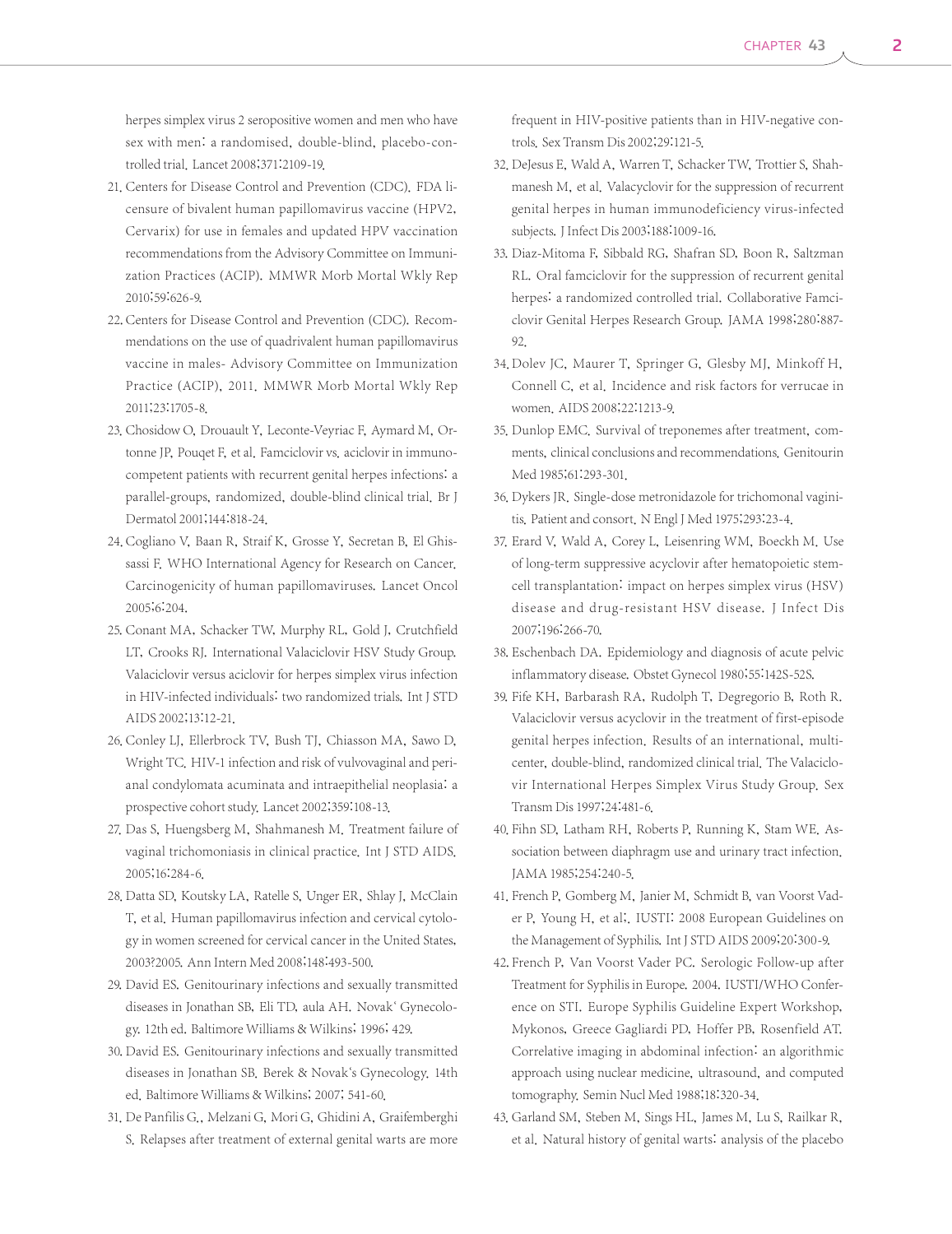arm of 2 randomized phase III trials of a quadrivalent human papillomavirus (types 6, 11, 16, and 18) vaccine. J Infect Dis 2009;199:805-14.

- 44. Ghanem KG, Erbelding EJ, Cheng WW, Rompalo AM. Doxycycline compared with benzathine penicillin for the treatment of early syphilis. CID 2006;42:45-9.
- 45. Gilbert LK, Wyand F. Genital herpes education and counseling: testing a one-page?. FAQ intervention. Herpes 2009;15:51-6.
- 46. Gjelland K, Ekerhovd E, Granberg S. Transvaginal ultrasound-guided aspiration for treatment of tubo-ovarian abscess: a study of 302 cases. Am J Obstet Gynecol 2005;193:1323-30.
- 47. Golden M, Kerani R, Shafii T, Whittington W, Holmes K. Does azithromycin co-treatment enhance the efficacy of oral cephalosporins for pharyngeal gonorrhea? Presented at: 18th International Society for STD Research (ISSTDR) Conference. London, UK: 2009.
- 48. Gotovtseva EP, Kapadia AS, Smolensky MH, Lairson DR. Optimal frequency of imiquimod (aldara) 5% cream for the treatment of external genital warts in immunocompetent adults: a meta-analysis. Sex Transm Dis 2008;35:346-51.
- 49. Grimes DA. Deaths due to sexually transmitted diseases. JAMA 1986;255:1727-9.
- 50. Gross G, Meyer KG, Pres H, Thielert C, Tawfik H, Mescheder A. A randomized, double-blind, four-arm parallel-group, placebocontrolled Phase II/III study to investigate the clinical efficacy of two galenic formulations of Polyphenon E in the treatment of external genital warts. J Eur Acad Dermatol Venereol 2007;21:1404-12.
- 51. Gupta K, Scholes D, Stamm WE. Increasing prevalence of antimicrobial resistance among uropathogens causing acute uncomplicated cystitis in women. JAMA 1999;281:736-8.
- 52. H J C de Vries, S A Morre, J A White, H Moi. European guideline for the management of lymphogranuloma venereum, 2010.Int J STD AIDS 2010;21:533-6.
- 53. Hemila M, Henriksson L, Ylikorkala O. Serum CRP in the diagnosis and treatment of pelvic inflammatory disease. Arch Gynecol Obstet 1987;241:177-82.
- 54. Hillier SL, Kiviat NB, Hawes SE, Hasselquist MB, Hanssen PW, Eschenbach DA, et al. Role of bacterial vaginosis-associated microorganism in endometritis. Am J Obstet Gynecol 1996;175:435-41.
- 55. Holland J, Young ML, Lee O, C-A Chen S. Vulvovaginal carriage of yeasts other than Candida albicans. Sex Transm Infect. 2003;79:249-50.
- 56. Hollingsworth TD, Anderson RM, Fraser C. HIV-1 transmis-

sion, by stage of infection. J Infect Dis 2008;198:687-3.

- 57. Hopkins GB, Kan M, Mende CW. Gallium-67 scintography and intraabdominal sepsis: clinical experience in 140 patients with suspected intraabdominal abscess. West J Med 1976;125:425-30.
- 58. Jacobson L, Westrom L. Objectivized diagnosis of acute pelvic inflammatory disease. Am J Obstet Gynecol 1969;105:1088- 98.
- 59. Jones RB. New treatments for Chlamydia trachomatis. Am J Obstet Gynecol. 1991;164:1789-93.
- 60. Joseph AK, Rosen T. Laboratory techniques used in the diagnosis of chancroid, granuloma inguinale, and lymphogranuloma venereum. Dermatol Clin. 1994;12:1-8.
- 61. Jossens MO, Eskenazi B, Schachter J, Sweet RL, Risk factors for pelvic inflammatory disease:a case-control study. Sex Transm Dis 1996;23:239-47.
- 62. Jossens MO, Schachter J, Sweet RL. Risk factors associated with pelvic inflammatory disease of differing microbial etiologies. Obstet Gynecol 1994;83:989-97.
- 63. Kahn JG, Walker CK, Washington AE, Landers DV, Sweet RL. Diagnosing pelvic inflammatory disease: a comprehensive analysis and considerations for developing a new model. JAMA 1991;266:2594-604.
- 64. Kemp M, Christensen JJ, Lautenschlager S, Vall-Mayans M, Moi H. European guideline for the management of chancroid, 2011.Int J STD AIDS 2011;22:241-4.
- 65. Kiviat NB, Paavonen JA, Wøolner-Hanssen P, Critchlow CW, Stamm WE, Douglas J, et al. Histopathology of endocervical infection caused by Chlamydia trachomatis, herpes simplex virus, Trichomonas vaginalis, and Neisseria gonorrhoeae. Hum Pathol 1990;21:831-7.
- 66. Koumans EH, Sternberg M, Bruce C, McQuillan G, Kendrick J, Sutton M, et al. The prevalence of bacterial vaginosis in the United States, 2001-2004; associations with symptoms, sexual behaviors, and reproductive health. Sex Transm Dis 2007;34:864-9.
- 67. Krieger JN, Tam MR, Stevens CE, Nielsen IO, Hale J, Kiviat NB, et al. Diagnosis of trichomoniasis. Comparison of conventional wet-mount examination with cytologic studies, cultures, and monoclonal antibody staining of direct specimens. JAMA 1988;259:1223-7.
- 68. Landers DV, Sweet RL. Tubo-ovarian abscess: contemporary approach to management. Rev Infect Dis 1983;5:876-84.
- 69. Lanjouw E, Ossewaarde JM, Stary A, Boag F, van der Meijden WI. 2010 European guideline for the management of Chlamydia trachomatis infections. Int J STD AIDS November 2010;21:729-37.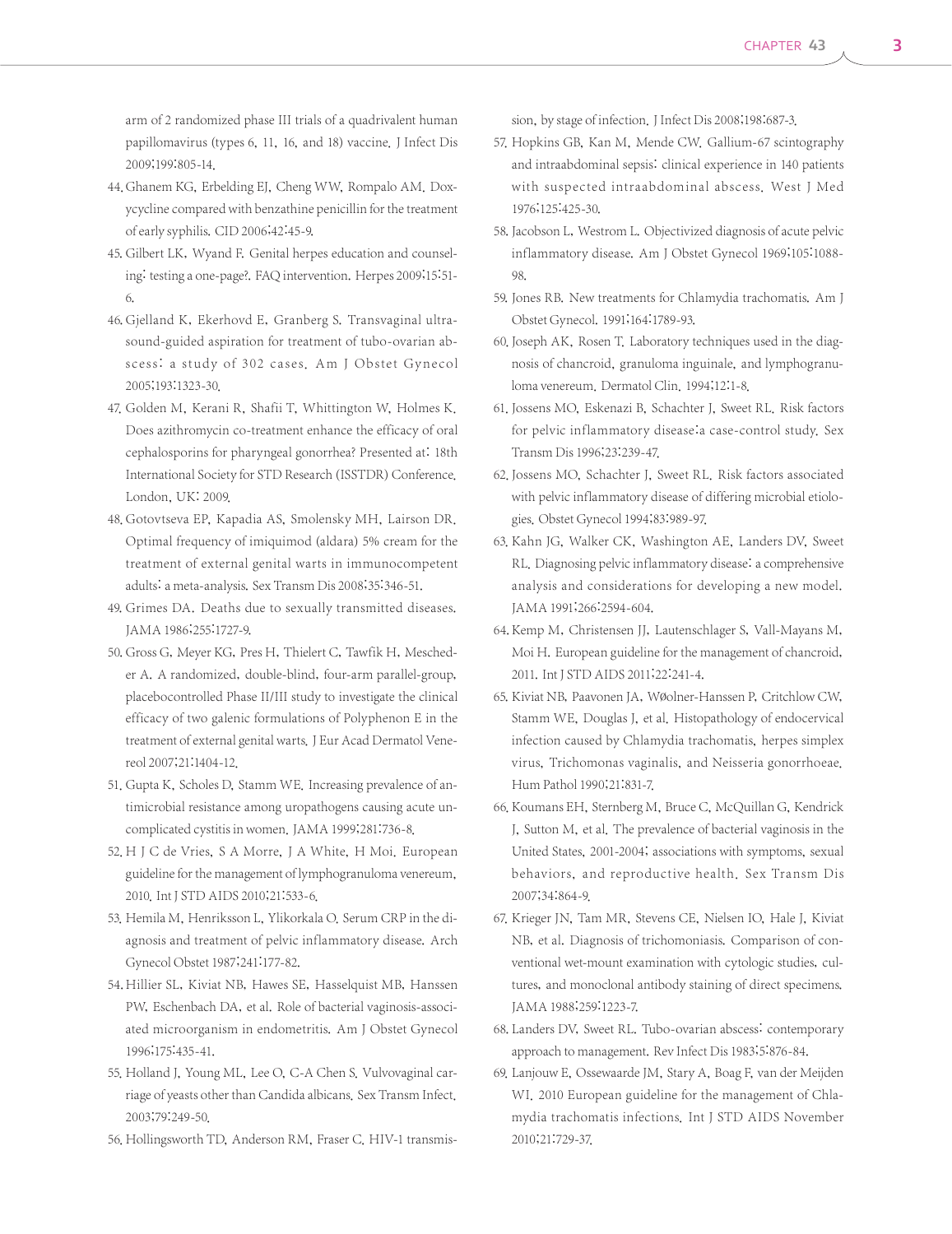- 70. Lareau SM, Beigi RH. Pelvic inflammatory disease and tuboovarian abscess.Infect Dis Clin N Am 2008;22:693-708.
- 71. Lehtinen M, Laine S, Heinonen PK, Teisala K, Miettinen A, Aine R, et al. Serum C-reactive protein determination in acute pelvic inflammatory disease. Am J Obstet Gynecol 1986;154:158-9.
- 72. Leone PA, Trottier S, Miller JM. Valacyclovir for episodic treatment of genital herpes: a shorter 3-day treatment course compared with 5-day treatment. Clin Infect Dis 2002;34:958- 62.
- 73. Lewis DA, Young H. Testing guidelines for individual sexually transmitted infections ? syphilis. UK national screening and testing guidelines for sexually transmitted infections. Sex Transm Infect 2006;82:13-5.
- 74. Lindner JG, Plantema FH, Hoogkamp-Korstanje JA. Quantitative studies of the vaginal flora of healthy women and of obstetric and gynaecological patients. J Med Microbiol 1978;11:233-41.
- 75. Lopez-Zeno JA, Keith LG, Berger GS. The Fitz-Huge-Curtis syndrome revisited:changing perspectives after half a century. J Reprod Med 1985;30:567-82.
- 76. Luger AFH. Serological diagnosis of syphilis: current methods. In: Young H, McMillan A, eds. Immunological Diagnosis of Sexually Transmitted Diseases. New York: Marcel Dekker; 1988; 249-74.
- 77. Lyng J, Christensen J. A double-blind study of the value of treatment with a single dose tinidazole of partners to females with trichomoniasis. Acta Obstet Gynecol Scand 1981;60:199- 201.
- 78. Mabey D, Peeling RW. Lymphogranuloma venereum. Sex Transm Infect 2002;78:90-2.
- 79. Mammen-Tobin A, Wilson JD. Management of metronidazole-resistant Trichomonas vaginalis?a new approach. Int J STD AIDS 2005;16:488-90.
- 80. Marcone V, Calzolari E, Bertini M. Effectiveness of vaginal administration of Lactobacillus rhamnosus following conventional metronidazole therapy: how to lower the rate of bacterial vaginosis recurrences. New Microbiol 2008;31:429-33.
- 81. Mardh PA, Lind I, Svensson L, Westrom L, Moller BR. Antibodies to Chlamydia trachomatis, Mycoplasma hominis and Neisseria gonorrheoae in serum from patients with acute salpingitis. Br J Vener dis 1981;57:125-9.
- 82. Markos AR. The concordance of Chlamydia trachomatis genital infection between sexual partners, in the era of nucleic acid testing. Sex Health. 2005;2:23-4.
- 83. Marrazzo JM, Antonio M, Agnew K, Hillier SL. Distribution of genital Lactobacillus strains shared by female sex partners. J

Infect Dis 2009;199:680-3.

- 84. Martin ET, Krantz E, Gottlieb SL, Magaret AS, Langenberg A, Stanberry L, et al. A pooled analysis of the effect of condoms in preventing HSV-2 acquisition. Arch Intern Med 2009;169:1233-40.
- 85. Mashiah J, Brenner S. Possible mechanisms in the induction of vitiligo-like hypopigmentation by topical imiquimod. Clin Exp Dermatol 2008;33:74-6.
- 86. McClean KL, Sheehan GJ, Harding GK. Intraabdominal infection: a review. Clin Infect Dis 1994;19:100-16.
- 87. Mertz GJ, Loveless MO, Levin MJ, Kraus SJ, Fowler SL, Goade D, et al. Collaborative Famciclovir Genital Herpes Research Group. Oral famciclovir for suppression of recurrent genital herpes simplex virus infection in women: a multicenter, double-blind, placebo-controlled trial. Arch Intern Med 1997;157:343-49.
- 88. Mofenson LM. Centers for Disease Control and Prevention, U.S. Public Health Service Task Force. U.S. Public Health Service Task Force recommendations for use of antiretroviral drugs in pregnant HIV-1-infected women for maternal health and interventions to reduce perinatal HIV-1 transmission in the Unites States. MMWR Recomm Rep 2002;51:1-38.
- 89. Morrow R, Friedrich D. Performance of a novel test for IgM and IgG antibodies in subjects with culture-documented genital herpes simplex virus-1 or-2 infection. Clin Microbiol Infect 2006;12:463-9.
- 90. Myers ER, McCrory DC, Nanda K, Bastian L, Matchar DB. Mathematical model for the natural history of human papillomavirus infection and cervical carcinogenesis. Am J Epidemiol 2000;151:1158-71.
- 91. Mytton OT, McGready R, Lee SJ, Roberts CH, Ashley EA, Carrara VI, et al. Safety of benzyl benzoate lotion and permethrin in pregnancy: a retrospective matched cohort study. BJOG 2007;114:582-7.
- 92. Ness RB, Soper DE, Holley RL, Peipert J, Randall H, Sweet RL, et al. Effectiveness of inpatient and outpatient treatment strategies for women with pelvic inflammatory disease: Results from the pelvic inflammatory disease evaluation and clinical health (PEACH) randomized trial. Am J Obstet Gynecol 2002;186:924-37.
- 93. Ness RB, Trautmann G, Richter HE, Randall H, Peipert JF, Nelson DB, et al. Effectiveness of treatment strategies of some women with pelvic inflammatory disease: a randomized trial. Obstet Gynecol 2005;106:573-80.
- 94. Newman LM, Moran JS, Workowski KA. Update on the management of gonorrhea in adults in the United States. Clin Infect Dis 2007;44:S84-101.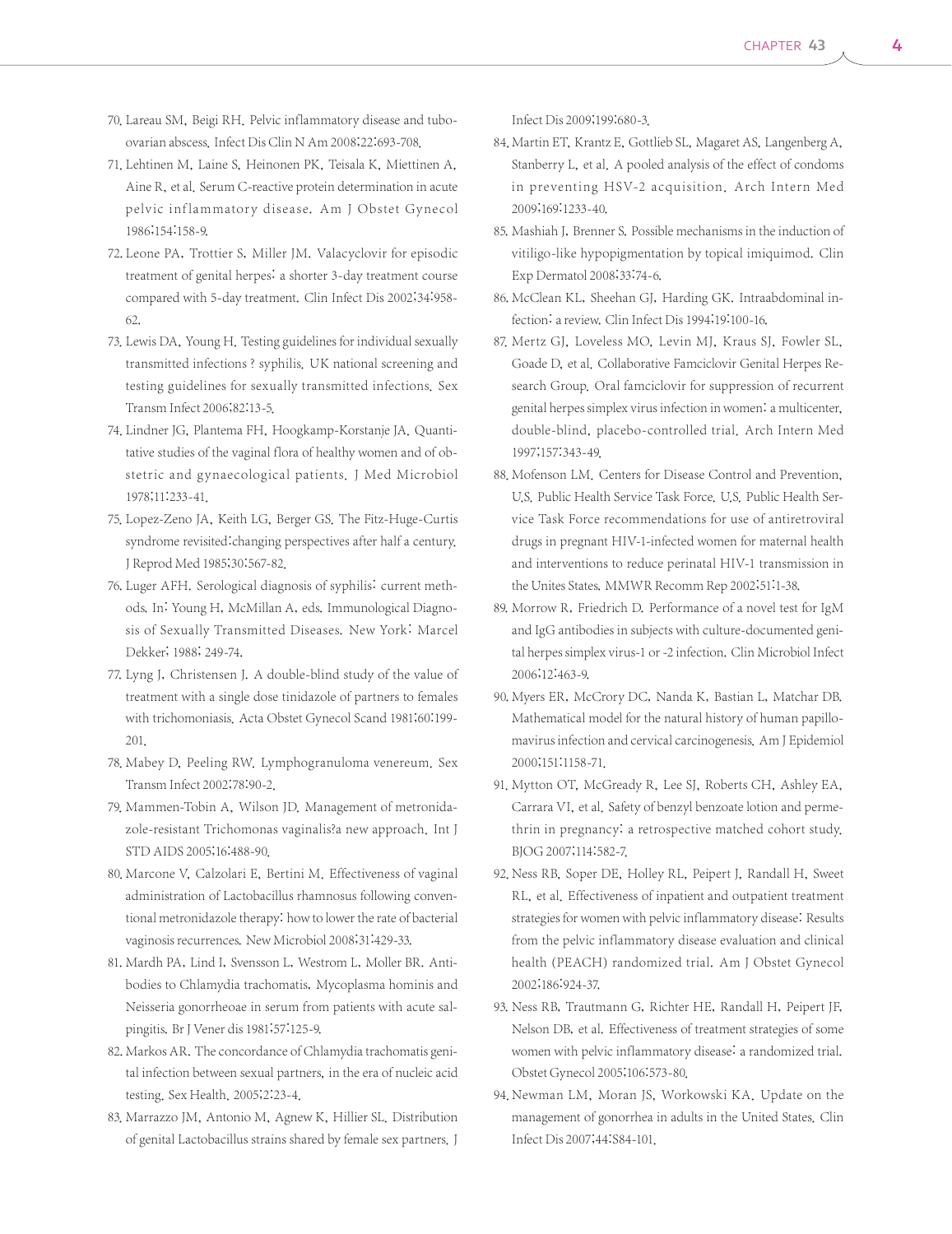- 95. Nieuwenhuis RF, Ossewaarde JM, Gotz HM, Dees J, Thio HB, Thomeer MG, et al. Resurgence of lymphogranuloma venereum in Western Europe: an outbreak of Chlamydia trachomatis serovar l2 proctitis in the Netherlands among men who have sex with men. Clin Infect Dis 2004;39:996-1003.
- 96. O'Farrell N. Donovanosis. Sex Transm Infect 2002;78:452-7.
- 97. Odd FC. Candida and candidosis: A Review and Bibliography. 2nd Edn. London: Bailliere Tindall; 1988
- 98. Onderdonk AB, Kasper DL, Cisneros RL, Bartlett JG. The capsular polysaccharide of Bacterioides fragilis as a virulence factor: comparison of the pathogenic potential of encapsulated and unencapsulated strains. J Infect Dis 1977;136:82-9.
- 99. Parish LC, Witkowski JA. Scabies and pediculosis. In Parish LC., Gschnait F. Sexually Transmitted Diseases; A guide for clinicians. New York: Springer-Verlag; 157, 1988.
- 100. Pedowitz P, Bloomfield RD. Ruptured adnexal abscess(tuboovarian) with generalized peritonitis. Am J Obstet Gynecol 1964;88:721-9.
- 101. Peipert JF, Boardman L, Hogan JW, Sung J, Mayer KH. Laboratory evaluation of acute upper genital tract infection. Obstet Gynecol 1996;87:730-6.
- 102. Pilcher CD, Tien HC, Eron JJ Jr., Vemazza PL, Leu SY, Stewart PW, et al. Brief but efficient: acute HIV infection and the sexual transmission of HIV. J Infect Dis 2004;189:1785- 92.
- 103. Pinsk I, Saloojee N, Friedlich M. Lymphogranuloma venereum as a cause of rectal stricture. Can J Surg 2007;50:E31-2.
- 104. Pitsouni E, Iavazzo C, Athanasiou S, Falagas ME. Singledose azithromycin versus erythromycin or amoxicillin for Chlamydia trachomatis infection during pregnancy: a metaanalysis of randomised controlled trials. Int J Antimicrob Agents 2007;30:213-21.
- 105. Posavad CM, Wald A, Kuntz S, Suang ML, Selke S, Krantz E, et al. Frequent reactivation of herpes simplex virus among HIV-1-infected patients treated with highly active antiretroviral therapy. J Infect Dis 2004;190:693-6.
- 106. Pursley TJ, Blomquist IK, Abraham J, Andersen HF, Bartley JA. Fluconazole-induced congenital anomalies in three infants. Clin Infect Dis 1996;22:336-40.
- 107. Rahangdale L, Guerry S, Bauer HM, Packel L, Rhew M, Baxter R, et al. An observational cohort study of Chlamydia trachomatis treatment in pregnancy. Sex Transm Dis 2006;33:106-110.
- 108. Ramakrishnan K, Scheid DC. Diagnosis and management of acute pyelonephritis in adults. Am Fam Phys 2005:71:933- 42.
- 109. Read JS. Committee on Pediatric AIDS, American Academy

of Pediatrics. Diagnosis of HIV-1 infection in children younger than 18 months in the United States. Pediatrics 2007;120:e1547-62.

- 110. Reed SD, Landers DV, Sweet RL. Antibiotic treatment of tuboovarian abscess: comparison of broad-spectrum beta-lactam agent versus clindamycin-containing regimens. Am J Obstet Gynecol 1991;164:1556-61.
- 111. Reitano M, Tyring S, Lang W, Thoming C, Worm AM, Borelli S, et al. International Valaciclovir HSV Study Group. Valaciclovir for the suppression of recurrent genital herpes simplex virus infection: a large-scale dose range-finding study.J Infect Dis 1998;178:603-10.
- 112. Remis RS, Gurwith MJ, Gurwith D, Hargrett-Bean NT, Lavde PM. Risk factors for urinary tract infection. Am J Epidemiol 1987;126:689-94.
- 113. Reyes M, Shaik NS, Graber JM, Nisenbaum R, Wetherall NT, Fukuda K, et al. Acyclovir-resistant genital herpes among persons attending sexually transmitted disease and human immunodeficiency virus clinics. Arch Intern Med 2003;163:76-80.
- 114. Rolfs RT. Treatment of syphilis. Clin Infect Dis 1995 1993;20:S23-38.
- 115. Romanowski B, Aoki FY, Martel AY, Lavender EA, Parsons JE, Saltzman RL. Efficacy and safety of famciclovir for treating mucocutaneous herpes simplex infection in HIV-infected individuals. Collaborative Famciclovir HIV Study Group. AIDS 2000;14:1211-7.
- 116. Rompalo AM, Joesoef MR, O'Donnell JA, Augenbraun M, Brady W, Radolf JD, et al. Clinical manifestations of early syphilis by HIV status and gender. Results of the syphilis and HIV study. Sex Transm Dis 1997;28:158-65.
- 117. Rompalo AM, Lawlor J, Seaman P, Quinn TC, Zenilman JM, Hook EW. Modification of syphilitic genital ulcer manifestations by coexistent HIV infection. Sex Transm Dis 2001;28:448-54.
- 118. Rosenthal SL, Zimet GD, Leichliter JS, Stanberry LR, Fife KH, Tu W, et al. The psychosocial impact of serological diagnosis of asymptomatic herpes simplex virus type 2 infection. Sex Transm Infect 2006;82:154-7.
- 119. Sathia L, Ellis B, Phillip S, Winston A, Smith A. Pharyngeal gonorrhoea is dual therapy the way forward? Int J STD AIDS 2007;18:647-8.
- 120. Scott GR, Chosidow O. IUSTI/WHO. European guideline for the management of scabies, 2010. Int J STD AIDS. 2011;22:301-3.
- 121. Scott LL, Hollier LM, McIntire D, Sanchez PJ, Jackson GL, Wendel GD Jr. Acyclovir suppression to prevent recurrent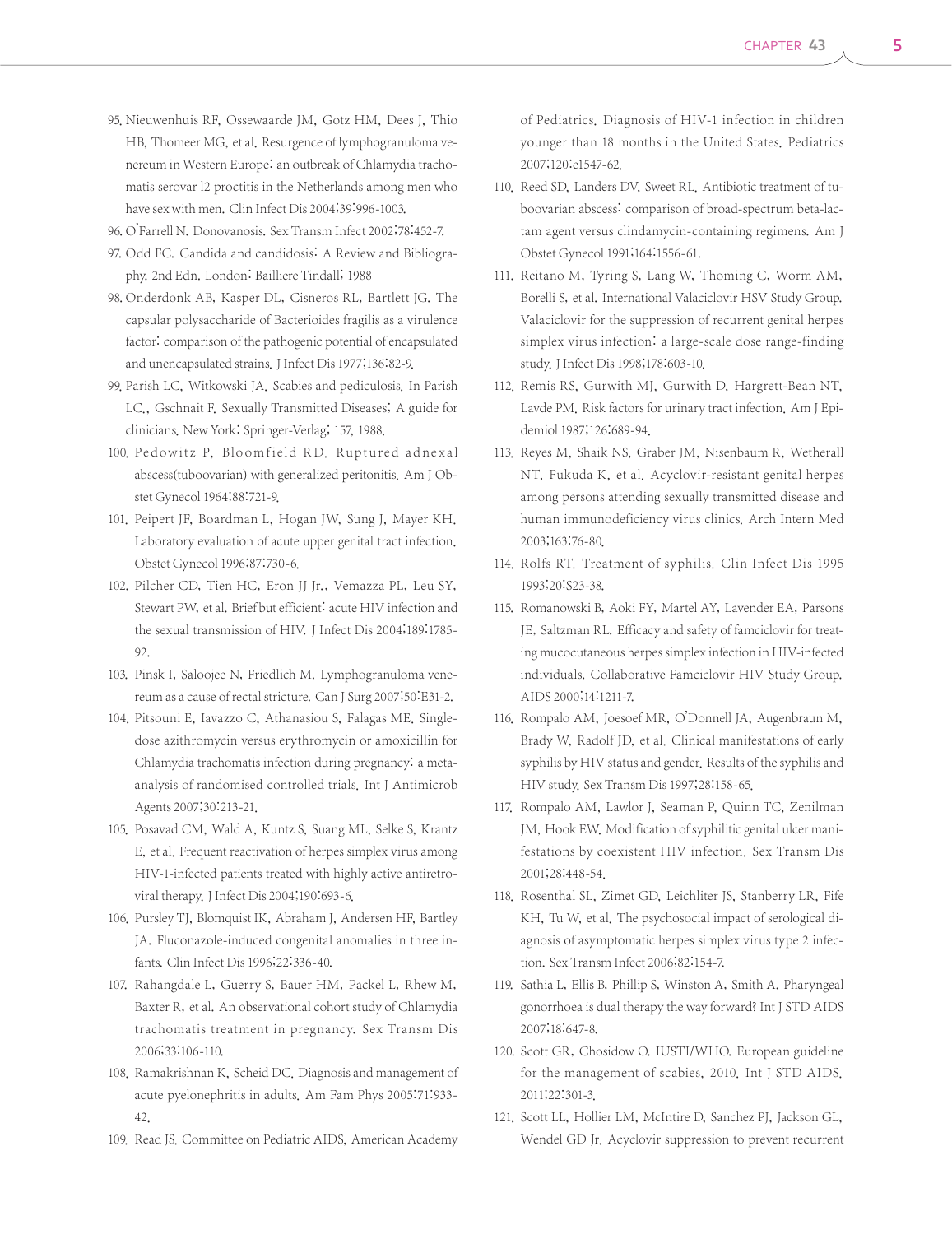genital herpes at delivery. Infect Dis Obstet Gynecol 2002;10:71-7.

- 122. Sellors J, Mahony J, Goldsmith C, Rath D, Mander R, Hunter B, et al. The accuracy of clinical findings and laparoscopy in pelvic inflammatory disease. Am J Obstet Gynecol 1991;164:113-20.
- 123. Sheffield JS, Hollier LM, Hill JB, Stuart GS, Wendel GD. Acyclovir prophylaxis to prevent herpes simplex virus recurrence at delivery: a systematic review. Obstet Gynecol 2003;102:1396-403.
- 124. Sherrard J, Donders G, White D, Jensen JS; European IUS-TI. European (IUSTI/WHO) guideline on the management of vaginal discharge, 2011.Int J STD AIDS 2011;22:421-9.
- 125. Silverberg MJ, Ahdieh L, Munoz A, Anastos K, Burk RD, Cu-Uvin S, et al. The impact of HIV infection and immunodeficiency on human papillomavirus type 6 or 11 infection and on genital warts. Sex Transm Dis 2002;29:427-35.
- 126. Silverberg MJ, Thorsen P, Lindeberg H, Grant LA, Shah KV. Condyloma in pregnancy is strongly predictive of juvenileonset recurrent respiratory papillomatosis. Obstet Gynecol 2003;101:645-52.
- 127. Simoes JA, Bahamondes LG, Camargo RP, Alves VM, Zaneveld LJ, Waller DP, et al. A pilot clinical trial comparing an acidbuffering formulation (ACIDFORM gel) with metronidazole gel for the treatment of symptomatic bacterial vaginosis. Br J Clin Pharmacol 2006;61:211-7.
- 128. Smit C, Geskus R, Walker S, Sabin C, Coutinho R, Porter K, et al. Effective therapy has altered the spectrum of cause-specific mortality following HIV seroconversion. AIDS 2006;20:741-9.
- 129. Sobel JD, Nyirjesy P, Brown W. Tinidazole therapy for metronidazole-resistant vaginal trichomoniasis.Clin Infect Dis 2001;33:1341-6.
- 130. Sobel JD, Wiesenfeld HC, Martens M, Danna P, Hooton TM, Rompalo A, et al. Maintenance fluconazole therapy for recurrent vulvovaginal candidiasis. N Engl J Med 2004;351:876-83.
- 131. Sobel JD. Pathogenesis and epidemiology of vulvovaginal candidiasis. Ann N Y Acad Sci 1988;544:547-57.
- 132. Stamm WE, Counts GW, Running KR, Fihn S, Turck M, Holmes KK. Diagnosis of coliform infection in acutely dysuric women. N Engl J Med 1982;307:463-8.
- 133. Steer R. Eradicating chancroid. Bull World Health Organ 2001;79:818-26.
- 134. Stockfleth E, Beti H, Orasan R, Grigorian F, Mescheder A, Tawfik H, et al. Topical Polyphenon E in the treatment of external genital and perianal warts: a randomized controlled

trial. Br J Dermatol 2008;158:1329-38.

- 135. Stone KM, Reiff-Eldridge R, White AD, Cordero JF, Brown Z, Alexander ER, et al. Pregnancy outcomes following systemic prenatal acyclovir exposure: conclusions from the international acyclovir pregnancy registry, 1984?1999. Birth Defects Res A Clin Mol Teratol 2004;70:201-7.
- 136. Stoner BP. Current controversies in the management of adult syphilis. Clin Infect Dis 2007;44:S130-46.
- 137. Strom BL, Collins M, West SL, Kreisberg J, Weller S. Sexual activity, contraceptive use, and other risk factors for symptomatic and asymptomatic bacteriuria: A case-control study. Ann Intern Med 1987;107:816-23.
- 138. Sweet RL. Anaerobic- aerobic pelvic infection and pelvic abscess. In: Sweet RL, Gibbs RS, editors. Infectious diseases of the female genital tract. 4th edition. Philadelphia:Lippincott Williams &Wilkins; 2001. p. 189-206.
- 139. Sweet RL. Pelvic inflammatory disease. In:Sweet RL, Gibbs RS, editors. Infectious diseases of the female genital tract. 4th edition. Philadelphia:Lippincott Williams &Wilkins; 2001. p. 368-412.
- 140. Sweet RL. Role of bacterial vaginosis in pelvic inflammatory disease. Clin Infect Dis 1995;20:S271-5.
- 141. Tapsall JW. Antibiotic resistance in Neisseria gonorrhoeae. Clin Infect Dis 2005;41:S263-8.
- 142. Tatti S, Swinehart JM, Thielert C, Tawfik H, Mescheder A, Beutner KR. Sinecatechins, a defined green tea extract, in the treatment of external anogenital warts: a randomized controlled trial. Obstet Gynecol 2008;111:1371-9.
- 143. Timor-Tritsch IE, Lerner JP, Monteagudo A, Murphy KE, Heller DS. Transvaginal sonographic markers of tubal inflammatory disease. Ultrasound Obstet Gynecol 1998;12:56- 66.
- 144. U.S. Preventive Services Task Force. Summaries for patients. Screening for chlamydial infection: recommendations from the U.S. Preventive Services Task Force. Ann Intern Med. 2007.
- 145. Wald A, Carrell D, Remington M, Kexel E, Zeh J, Corey L. Two-day regimen of acyclovir for treatment of recurrent genital herpes simplex virus type 2 infection. Clin Infect Dis 2002;34:944-8.
- 146. Wald A, Langenberg AG, Krantz E, Douglas JM Jr, Handsfield HH, DiCarlo RP, et al. The relationship between condom use and herpes simplex virus acquisition. Ann Intern Med 2005;143:707-13.
- 147. Wald A, Langenberg AG, Link K, Izu AE, Ashley R, Warren T, Tyring S, et al. Effect of condoms on reducing the transmission of herpes simplex virus type 2 from men to women.